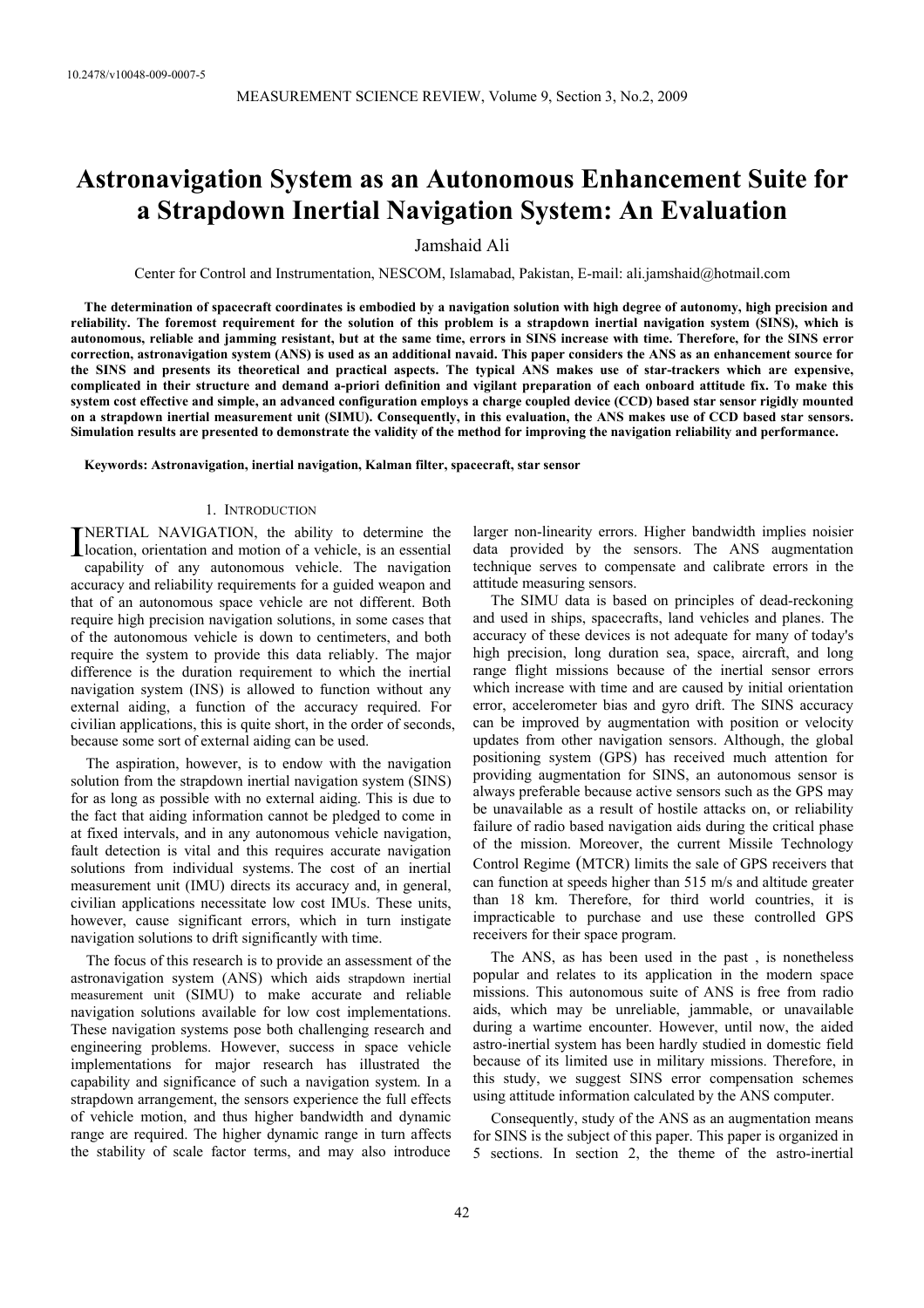navigation is presented. In section 3, details about the attitude measuring systems are presented. Section 4 presents an evaluation conducted on the SINS/ANS integrated navigation system. Some useful conclusions are drawn in section 5.

## 2. ASTRO-INERTIAL NAVIGATION SYSTEM

With the accessibility to precise charge coupled device CCD star sensors, fast computers, high density memory chips, and star pattern recognition and identification algorithms, it is now doable to find low priced solution for the ANS. Star observations are made by video cameras using CCD electrooptical star sensor, mounted on SIMU, generating a two dimensional image of a small section of the sky equal to fieldof-view (FOV) of the star sensor. The star sensor will sense a star over a sample period. During this period, the photosensitive CCD collects a charge from each incident photon. The total charge on each pixel is read out at the end of a sample period to determine how many photons were incident upon each pixel. Centroiding is performed on the pixel readouts, and this centroid is taken as the star measurement. This image output from the camera goes to the onboard computer. Computer programs, through some video thresholding schemes, limit the number of stars in a field that will be processed. Stored in the computer memory is a star catalog with the celestial coordinates of each star, in some reference system, which will be used for star field recognition. Star field recognition is accomplished through some star identification techniques. Subsequent to successful identification, a star's right ascension and declination with respect to body frame are computed. Then, from the known star position in the real and reference image, axes misalignment angles are estimated to construct an attitude error matrix [1]-[3]. Fig.1 shows conceptual arrangement of the ANS.



Fig.1 Astro-Inertial navigation system schema

It is vital for most space vehicles to know celestial referenced attitude from an onboard sensor. Usually, a quaternion or a direction cosine matrix is used to represent the attitude of the vehicle. These describe a rotation from an inertial space coordinate system to a coordinate system referenced to the attitude sensor. Successive coordinate rotations relate the attitude sensor coordinate system to the spacecraft body in pitch, yaw and roll. A combination of magnetometers, star trackers, sun sensors, horizon sensors, or star scanners is used on both spin stabilized and three-axis stabilized spacecraft for attitude determination**.** Star trackers are best suited for three-axis stabilized applications. In most applications, the output of the star tracker is used to update and correct drift in an inertial based reference system which provides high bandwidth attitude information. However, a gyroless spacecraft can use a mathematical model for attitude information. The star tracker then updates the state vector in this model [4].

### 3. ATTITUDE DETERMINATION SYSTEMS

## *A. Traditional Attitude Determination Systems*

In the past, a variety of different attitude determination systems has been used. A traditional attitude determination system consisted of an absolute attitude reference sensor and an inertial sensor. The absolute attitude sensor determined the absolute pointing direction of the spacecraft at regular intervals. This measurement was used to calibrate the inertial sensor, which measured the changes in the attitude between the absolute calibrations [2].

The following technologies have been utilized for absolute attitude sensors [2]:

*Magnetometers* measure the size and orientation of a magnetic field. This strategy requires detailed knowledge of the magnetic field. Accuracies of 1 arc minute are obtainable. The precision depends on the geomagnetic model.

*Radio frequency beacons* can be used as a reference of pointing. However, if high accuracies are desired, a directional antenna is required. Accuracies of 1 arc minute are obtainable. Because only one reference is utilized, the method is only able to determine a pointing direction.

*Horizon sensors* detect the limb of the Earth, typically detecting infrared radiation. Accuracies of approximately 5 arc minutes are obtainable depending on the orbit.

*Sun sensors* can be constructed in numerous ways. They all utilize that the sun is the brightest object on the celestial sphere. Constructions vary from detecting whether the sun is present in a cone to high precision instruments that determine the orientation better than 1 arc minute. Because only one reference object is utilized, the sun sensor only determines the pointing direction toward the sun.

*Solar panels* can also be used as sun sensors. The currents from the different solar panels are monitored. Accuracies of 1 degree are obtainable. As the sun is the only reference used, only the pointing direction toward the sun can be determined.

*Star trackers* are, beyond dispute, the most accurate reference for pointing, because they utilize the fixed stars. The disadvantage of traditional star trackers was that they had to be externally locked onto known stars. Accuracies better than 1 arc second are obtainable. If more than one star is tracked, all three angles in the attitude are determined.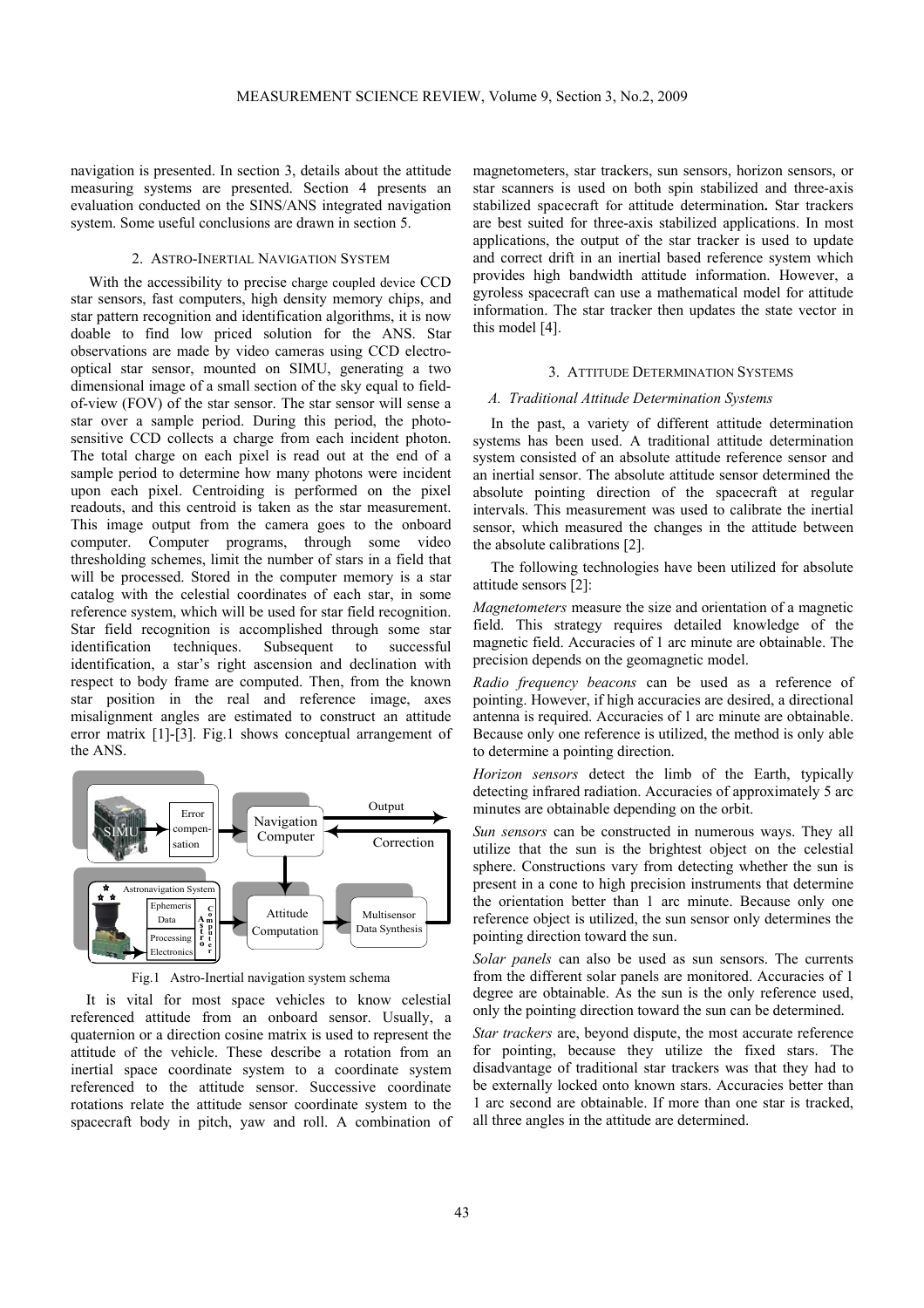The following technologies have been utilized as inertial attitude sensors [2]:

*Gyroscopes* are spinning flywheels. If the orientation of the gyroscope is changed, the flywheel will apply a torque on the axis, which is proportional to the angular velocity of the gyroscope. High precision gyroscopes are very expensive. They also suffer from wear out and high drift rates.

*Optical gyroscopes* have the advantage of no moving parts. They consist of a coil of double optical fibers. The difference in light propagation in each direction of the optical fiber is proportional to the angular velocity of the optical gyroscope.

*Orbit models* are mathematical models of the spacecraft motion. It simulates the motion of the spacecraft which allows extrapolating the attitude to a given time.

## *B. Star Sensors*

The hardware of the modern star sensors based on CCD technology is very compact and easy to implement. This star sensor has two major elements: a collecting lens gathering light from the sky and bringing it to a focus and a CCD. A CCD is a semiconductor chip which records the image into a matrix of small picture elements, pixels. The CCD is connected to the optical readout electronics, a high impedance buffer amplifier and a fast analog to digital converter, feeding the stellar computer which processes the optical image. The computer stores the ephemeris data necessary to identify and aid the detection of stellar signals in its memory [5]. The IMU detects angular and velocity increments which are processed in the inertial computer to give outputs of vehicle position and attitude. Attitude data is passed to the stellar computer to aid in locating and identifying stars and to stabilize the picture as the image moves over the CCD array because of vehicle rotations. The stellar computer passes angular data back to the inertial computer's Kalman filter to calibrate the gyro drifts.

The CCD detects photons falling on a pixel and integrates this as an electrical charge collected during the exposure time. The exposure time is a function of the blurring of the star image which can be tolerated. The performance of the star sensor is determined by the number of stars it can detect against the background of atmospheric radiation and internally generated CCD electronic noise. Typically, the attitude of a 3 axis stabilized spacecraft is determined by a star sensor. Orientation of the spacecraft can be determined based on the star observations. A modern star sensor is autonomous i.e. it automatically performs pattern recognition of the star constellations in the FOV and calculates the attitude quaternion with respect to the celestial sphere [6].

## *C. Star Identification Techniques*

Algorithms that autonomously identify a star field with no a-priori information regarding orientation are ideally suited for use in attitude initialization. Current CCD star sensors provide a relatively inexpensive way to image the sky and extract information about the stellar locations and apparent brightness. A number of algorithms for star identification exist that can

determine the correspondence between the viewed star field and a set of cataloged stars in a known reference frame [7].

It is well understood that taking image of the star in the sensor axis frame has no meaning unless the star is identified in the star catalog, so that its coordinates in the inertial reference frame are also known; the attitude of the spacecraft can also be calculated based on this knowledge. Here, we summarize some techniques developed for star identification using a star catalog onboard the spacecraft. Here, we will assume CCD electro-optical star sensor in conjunction with the star identification techniques. In a broad sense, star identification techniques are divided in three categories i.e. direct match, angular separation match and phase match.

In direct match technique, the estimated celestial coordinate frame must be sufficiently close to the star's celestial coordinate frame in the star catalog. An observation of the star in the star sensor is matched with a catalog star if  $d(O, S) < \varepsilon$ , where, *O* is the observed star unit vector in the estimated celestial coordinate and S is the catalog star unit vector in the true celestial coordinate;  $d(O, S)$  is the angular distance between both vectors, and  $\varepsilon$  is the error window radius. The star observation is checked against all possible cataloged stars until an unambiguous and unique identification is found [8].

In accordance with the angular separation match technique, the angular distances between pairs of sensed stars are compared to the angular distances between pairs of stars in the star catalog. Two stars are selected arbitrarily from a set of measured stars, and the corresponding angular separation is calculated using  $d_m^{12} = \cos^{-1}(S_1 \cdot S_2)$ , where,  $S_1$  and  $S_2$  are the direction of two stars as measured by the star sensor [8], [9]. Now, search is made in the finite region of the catalog around the approximated boresight of the sensor, for a pair of stars  $(i, j)$  that fulfils the condition of  $|d(i, j) - d_m^{\frac{12}{}}| \leq \varepsilon$ ,

where  $d(i, j)$  is the calculated angular distance.

The phase match scheme is used for calculating the direction of spin axis in spinning satellites [9]. For all the star matching techniques, the reliability of the identification process can be increased by using additional star characteristics, such as magnitude and spectra. This additional data must also be loaded into the onboard computer.

## *D. Attitude Determination*

 Traditionally, to exploit stars as assistance in automatic navigation, we have to consider two diverse points of view.

 The first of these involves mechanization of the conventional measures of celestial navigation, which has been applied for many years by human navigators aboard ships and in aircrafts. The other considers astronomical source as the nearly ideal inertial base and uses it to enhance the performance of the inertial sensors of an INS. The astronomical reference is used to purge the effects of the inertial sensor errors from the performance of the navigation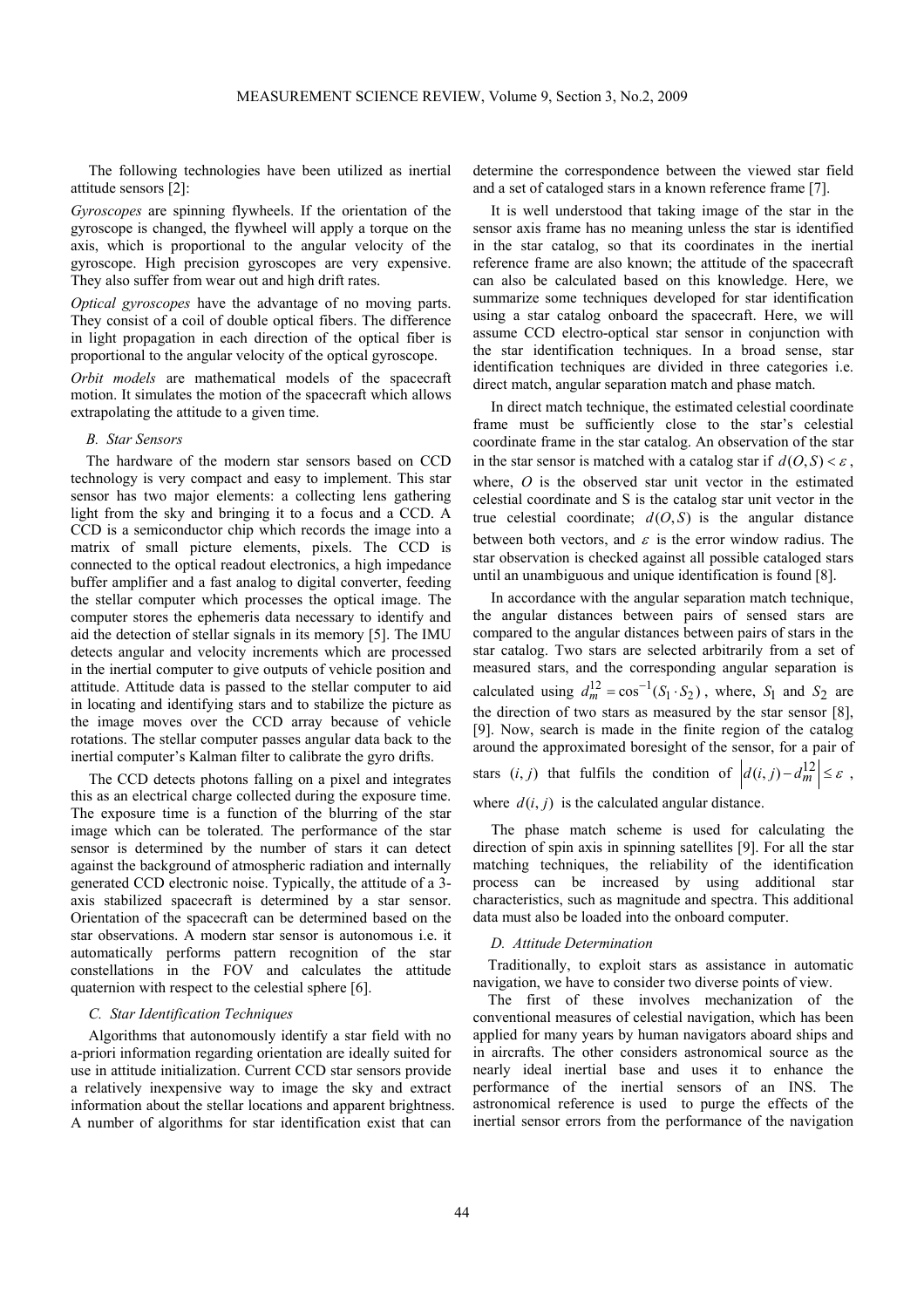system [3]. Since gyro drift is one of the major sources of navigation error, celestial aiding leads to remarkably increased navigation accuracy and greatly extended range and reliability of long range assignments.

Once a set of measured stars is identified, the observation vectors associated with them must be compared to the reference vectors in the star catalog to compute attitude information. The attitude of the spacecraft can be determined by either deterministic methods such as TRIAD, QUEST, etc. [9], [10] or by utilizing algorithms that combine dynamic and/kinematic models with sensor data.

The TRIAD method [9], [10] generates an attitude matrix deterministically when two sets of measured vectors towards known stars are available. Because of its simplicity, the algorithm was implemented in many missions as the most popular method for determining the three axis attitude for spacecraft that provides complete vector information. The major drawback of this method is that it can accommodate only two observations. When more than two observations are available, these can be utilized in this algorithm only by a cumbersome weighted combination of the attitude solutions for the various observation vector pairs.

The QUEST algorithm is an optimal least square, minimal variance algorithm which determines the attitude that achieves the best weighted least square solution for an arbitrary number of reference and observation vectors. This approach, applied in the MAGSAT mission in 1979, has become the most widely used algorithm for attitude estimation based upon star sensor measurements [10].

Thereafter, many different approaches have been suggested in the literature for attitude determination with a given set of measurements. According to the recent comparative study for the existing algorithms, the algorithms presented in [11]-[13] are revealed to be faster or more robust than pre-existing approaches to estimating the attitude matrix.

For attitude determination, a method is described in [14] for estimating the incremental angle and angular velocity of a spacecraft using integrated rate parameters with the help of a star sensor alone. The main advantage of this method is that the measured stars need not to be identified, whereas the identification of the star is necessary in earlier methods. Here, estimation can be carried out with all the available measurements by a simple linear estimator, even though with a time varying sensitivity matrix. The residuals of the estimated angular velocity by this method have a competent accuracy level.

## 4. ANS – AN AUTONOMOUS ENHANCEMENT SUITE FOR SINS

Astronavigation system, in current and prior sense, is based on star observations. Star observation in powered flight phase of a ballistic vehicle will carry out in-flight alignment of the SINS as well as position and velocity errors that occur due to attitude errors [15]. Periodic star sensing during the free-fall periods can be used to obtain gyro g-insensitive calibration coefficients [16].

Since above 13.7 km altitude, the daytime sky background, not in the direct vicinity of the sun, grows progressively darker with an increase in altitude until it essentially turns black giving an unobstructed view of the stars. The ANS augmentation comes into effect after lift-off of the spacecraft when it attains altitude above 22 km; from onwards stars are visible unhindered [17].

### *A. Coordinate Frames*

Inertial navigation system theory necessitates precise description of the coordinate frames which are defined as follows [15], [16]:

Inertial frame  $(i$ -frame,  $x_i y_i z_i$ ): It has origin in the Earth's center;  $z_i$  is normal to the equatorial plane;  $x_i$  lies in equatorial plane, its direction can be specified arbitrarily;  $y_i$ complements the right handed system.

Body frame (*b*-frame,  $x_h y_h z_h$ ): It has origin in the center of the mass of the rocket;  $x_b$  is along the rocket longitudinal axis;  $z<sub>b</sub>$  axis is perpendicular to the longitudinal plan of symmetry and  $y_h$  axis complements the right handed system.

Launch-inertial frame (*il* -frame,  $x_{i}$   $y_{i}$   $z_{i}$ ): It has origin at the launch point;  $x_{il}$  axis aims towards the expected target location;  $y_{il}$  axis points upward vertically and  $z_{il}$  axis complements the right handed system. It is the reference frame in which navigation calculations are performed.

#### *B. Attitude Error Model*

Angular rate error equation is given as [15], [16]

 $\dot{\overline{\phi}}^n = \delta \overline{\omega}_{ib}^n + \delta \overline{\omega}_{ie}^n + \delta \overline{\omega}_{en}^n - (\overline{\omega}_{ie}^n + \overline{\omega}_{en}^n) \times \overline{\phi}^n$  (1) where *n* refers to the reference frame in which navigation calculations are performed; where  $\delta \overline{\omega}_{ib}^n = \overline{\varepsilon}^n$  is gyro drift;  $\overline{\omega}_{ie}^n$ is Earth's rate vector;  $\overline{\omega}_{en}^n$  is the transport rate vector and  $\overline{\phi}^n$ indicates SINS axes misalignment angles.

For spacecraft application, usually space-stabilized SINS mechanization is used, therefore in Eq. (1),

$$
\delta \overline{\omega}_{ie}^{n} = 0; \quad \delta \overline{\omega}_{en}^{n} = 0; \quad (\overline{\omega}_{ie}^{n} + \overline{\omega}_{en}^{n}) \times \overline{\phi}^{n} = 0
$$

where  $C_b^n$  is the *b*-*n* frame transformation matrix

# *C. Velocity and Position Error Model*

Velocity error equation is expressed as follows [15], [16]

$$
\delta \dot{\overline{v}}^n = \overline{f}^n \times \overline{\phi}^n + C_b^n \overline{\nabla}^b - (2\delta \overline{\omega}_{ie}^n + \overline{\omega}_{en}^n) \times \overline{v}^n
$$
  
 
$$
- (2\delta \overline{\omega}_{ie}^n + \overline{\omega}_{en}^n) \times \delta \overline{v}^n + \delta \overline{g}^n
$$
 (3)

 $\dot{\bar{\phi}}^n = \delta \bar{\omega}_{ib}^n = C_b^n \bar{\varepsilon}^b$  (2)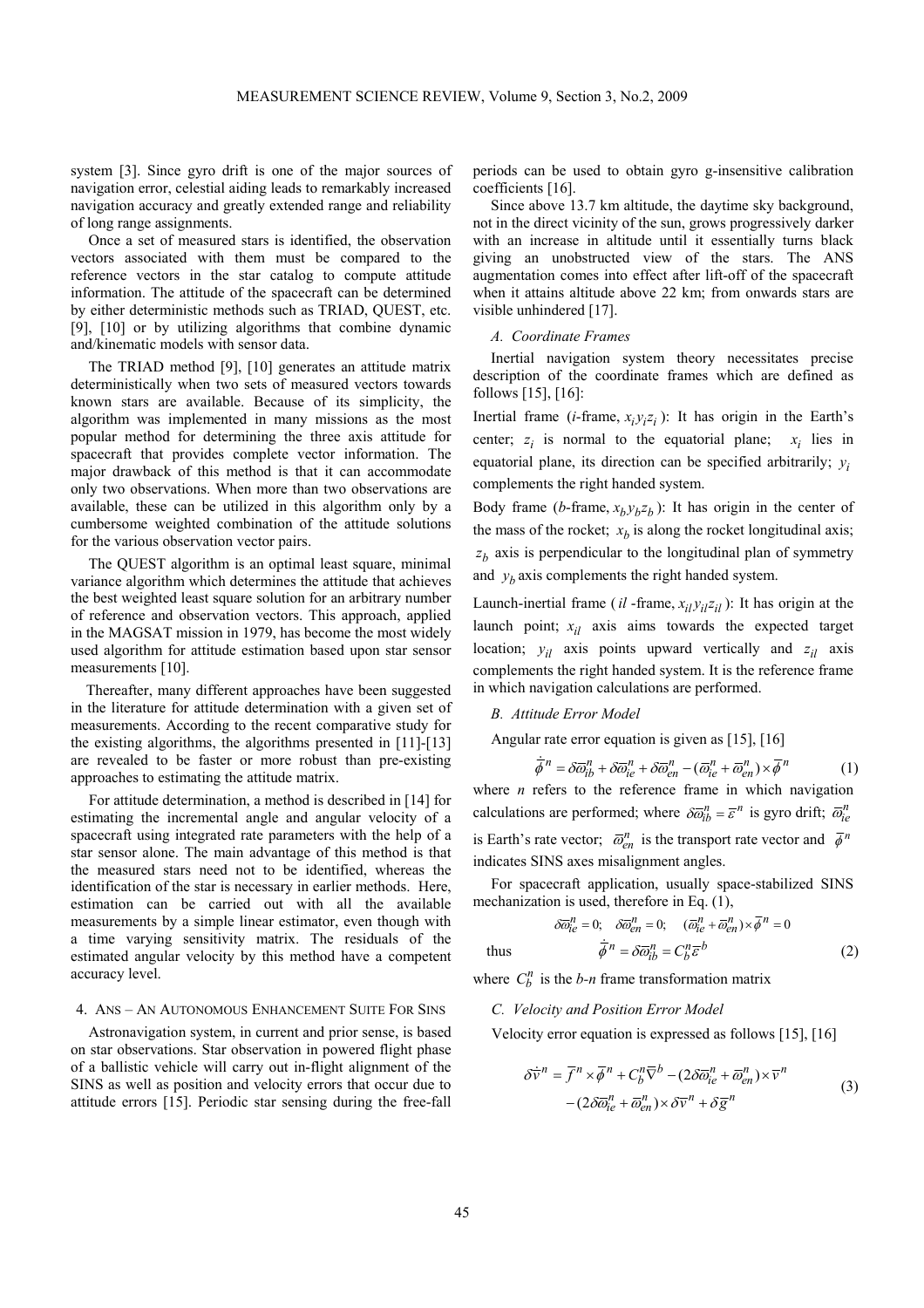where  $\overline{f}^n$  is the specific force;  $\overline{\nabla}^b$  represents accelerometer bias;  $\bar{v}^n$  is velocity of the vehicle and  $\delta \bar{g}^n$  is the acceleration error due to gravity that is

$$
\delta \overline{g}^n = \begin{bmatrix} \partial g_x^n / \partial r_x^n & \partial g_x^n / \partial r_y^n & \partial g_x^n / \partial r_z^n \\ \partial g_y^n / \partial r_x^n & \partial g_y^n / \partial r_y^n & \partial g_y^n / \partial r_z^n \\ \partial g_z^n / \partial r_x^n & \partial g_z^n / \partial r_y^n & \partial g_z^n / \partial r_z^n \end{bmatrix} \begin{bmatrix} \delta r_x^n \\ \delta r_y^n \\ \delta r_z^n \end{bmatrix}
$$
(4)

### where  $\delta \bar{r}$  denotes position error vector.

For a high accuracy demand of the navigation system. Earth is taken as an ellipsoid having axes of symmetry coinciding with the Earth's axis of rotation. In this case, the gravity vector takes into account the ellipsoid shape of the Earth. When using the space-stabilized mechanization for SINS, in Eq. (3),

$$
(2\delta\overline{\omega}_{ie}^{n} + \overline{\omega}_{en}^{n}) \times \overline{v}^{n} = 0; \quad (2\delta\overline{\omega}_{ie}^{n} + \overline{\omega}_{en}^{n}) \times \delta\overline{v}^{n} = 0
$$
  
thus 
$$
\delta\overline{v}^{n} = \overline{f}^{n} \times \overline{\phi}^{n} + C_{b}^{n} \overline{\nabla}^{b} + \delta\overline{g}^{n}
$$
 (5)

The ANS can be used to estimate or correct those velocity errors that occur due to misalignments. Dynamic accelerometer errors or errors caused by gravity uncertainties cannot be estimated using ANS aiding.

The position error equation for the SINS is given as

$$
\delta \dot{\overline{r}}^n = \delta \overline{v}^n \tag{6}
$$

#### *D Evaluation via Simulation*

An in-flight alignment technique for the SINS employing a star pattern recognition procedure for identifying stars sensed by a CCD electro optical star sensor is presented here. Collinearity equations are used [15] to estimate the sensor frame star coordinates and the conventional least square differential correction method is used to estimate the unknown orientation angles. A comparison of this attitude with the attitude estimated by the SINS provides axes misalignment angles, an observation to the Kalman filter [18]. Simulations using Kalman filter are carried out for SINS employing spacestabilized navigation frame. Analysis shows that celestial updates are effective in estimating and compensating for gyro errors as well as the position and velocity errors that occur due to the SINS misalignments.

The discrete Kalman filter realization used in this paper is the direct feedback where the estimated errors are fed back to the SINS, thus minimizing the evolution of the observed errors; those are to be delivered as an observation to the Kalman filter [1]. In this simulation, quaternion is obtained from the corrected attitude matrix and is fed back for attitude error compensation.

## *E. Experimentation Setup*

Simulation is an important step towards solution of an engineering problem. An engineering simulation entails mathematical modeling and computer assisted investigation. To validate and corroborate the designed multi-sensor navigation data synthesis technique, simulation data is generated through a half-physical simulation setup established in the laboratory [19]. Simulation data consists of specific force, angular rate, position, velocity, attitude, ANS estimated attitude, SIMU

In this setup, spacecraft trajectory and SIMU simulator are used to simulate the flight path and the SIMU outputs. The SIMU outputs comprise angular rate and specific force. The ANS augmentation comes into effect about 40 seconds after lift-off of the vehicle. At this time, guide stars are extracted from the star catalogue stored in the computer. These guide stars are simulated using a physical star sensor simulator. Light of stars is simulated by a liquid crystal light valve and detected by the CCD electro-optical star sensor. Star pattern recognition is carried out to identify the stars in the reference star catalogue. Once stars have been identified using a star identification technique, the attitude is estimated through an attitude determination procedure. Experimental view of the half-physical ANS simulation setup is shown in the Fig. 2.



Fig. 2. Experimental view of the ANS simulation

#### *F. Velocity and Position Error Compensation*

In the SINS/ANS integrated navigation system, observability of the velocity and position errors is poor. From the simulation, we estimate axes misalignment angles and the constant gyro drifts. This drift represents gyro turn-on to turnon constant drift. We can only compensate fixed gyro drift that is estimated during laboratory calibration of the SIMU. Turnon to turn-on constant drift is estimated using ANS aiding. Thus, from the known gyro errors, we can estimate and compensate for the position errors that occur due to the attitude errors. This position error compensation takes place when the vehicle is out of atmosphere and the astronavigation comes into effect.

The simulation results for the SINS/ANS integrated system are depicted in the following figures where Fig. 3 depicts velocity error compensation whereas Fig. 4 shows position error compensation.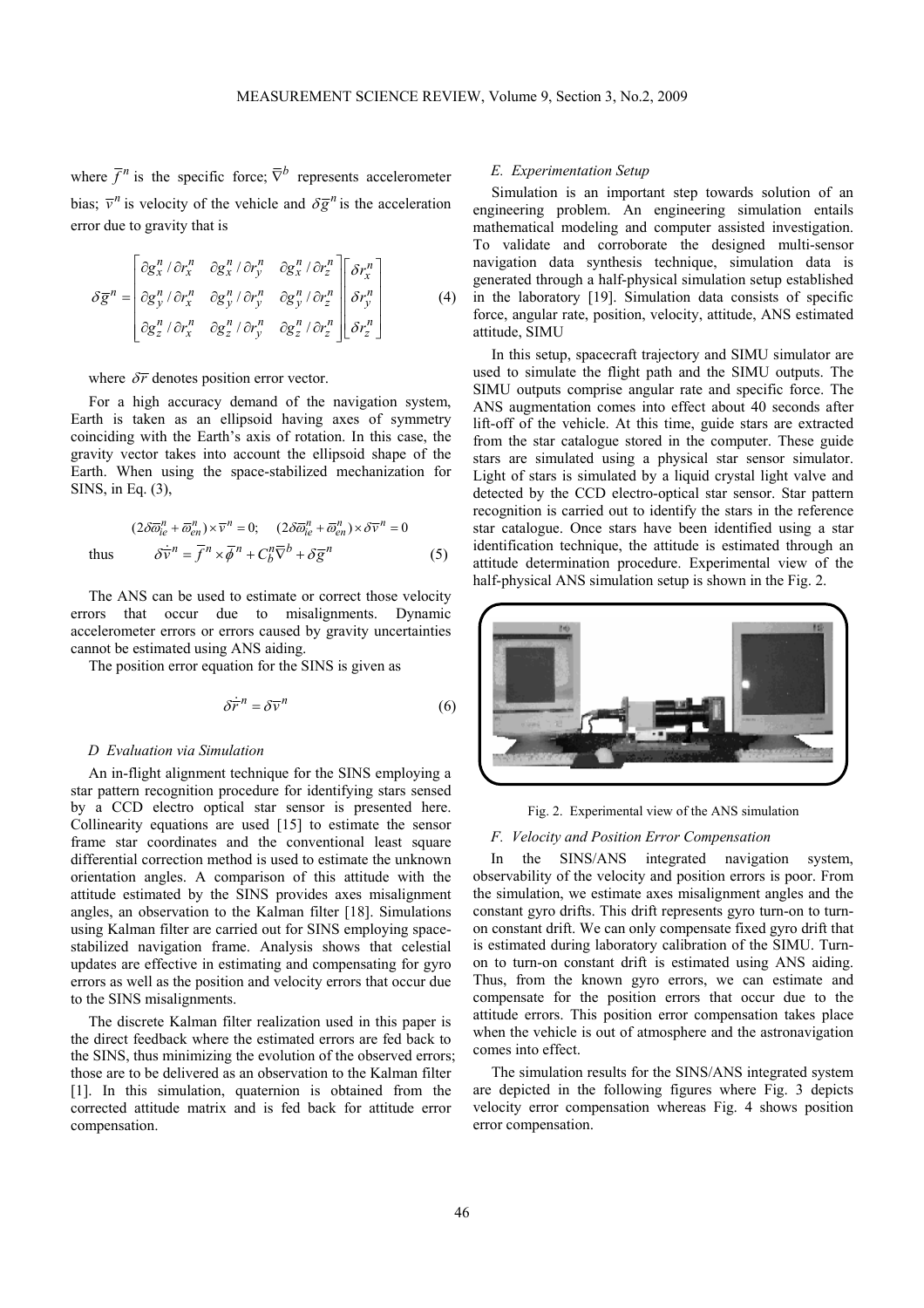

Fig.3 Compensated and uncompensated velocity error

## 5. CONCLUSIONS

The SINS integrated with ANS yields reliable mission capability and enhanced navigational accuracy for spacecrafts. This paper presents an evaluation of the astronavigation systems as an autonomous augmentation source for the SINS. Emphasis has been put on the state of the art technologies for the star sensing and the efficient techniques for processing the ANS data. The current analysis presents a brief description of the state of the art star sensor, attitude and angular velocity algorithms, and the integration of the ANS with the SINS. This assessment has been done with an aspiration to present a systematic theoretical background and overview of the inclusive research on the subject.

A linear error model for the space-stabilized SINS has been employed for a spacecraft application. This integration results



Fig.4 Compensated and uncompensated position error

in estimation of gyro drift and compensation of the velocity and position errors that occur due to the SINS axes misalignment angles.

#### **REFERENCES**

- [1] Ali, J., Zhang, C.Y. (2004). Simulation algorithm for SINS axes misalignment angles through stars observation. In *Proceedings of the 11th Saint Petersburg International Conference on Integrated Navigation Systems, 24-26 May 2004.* Sankt-Peterburg: Elektropribor, 129-130.
- [2] Leibe, C.C. (1995). Star trackers attitude determination. *IEEE AES Systems Magazine*, 10 (6), 10-16.